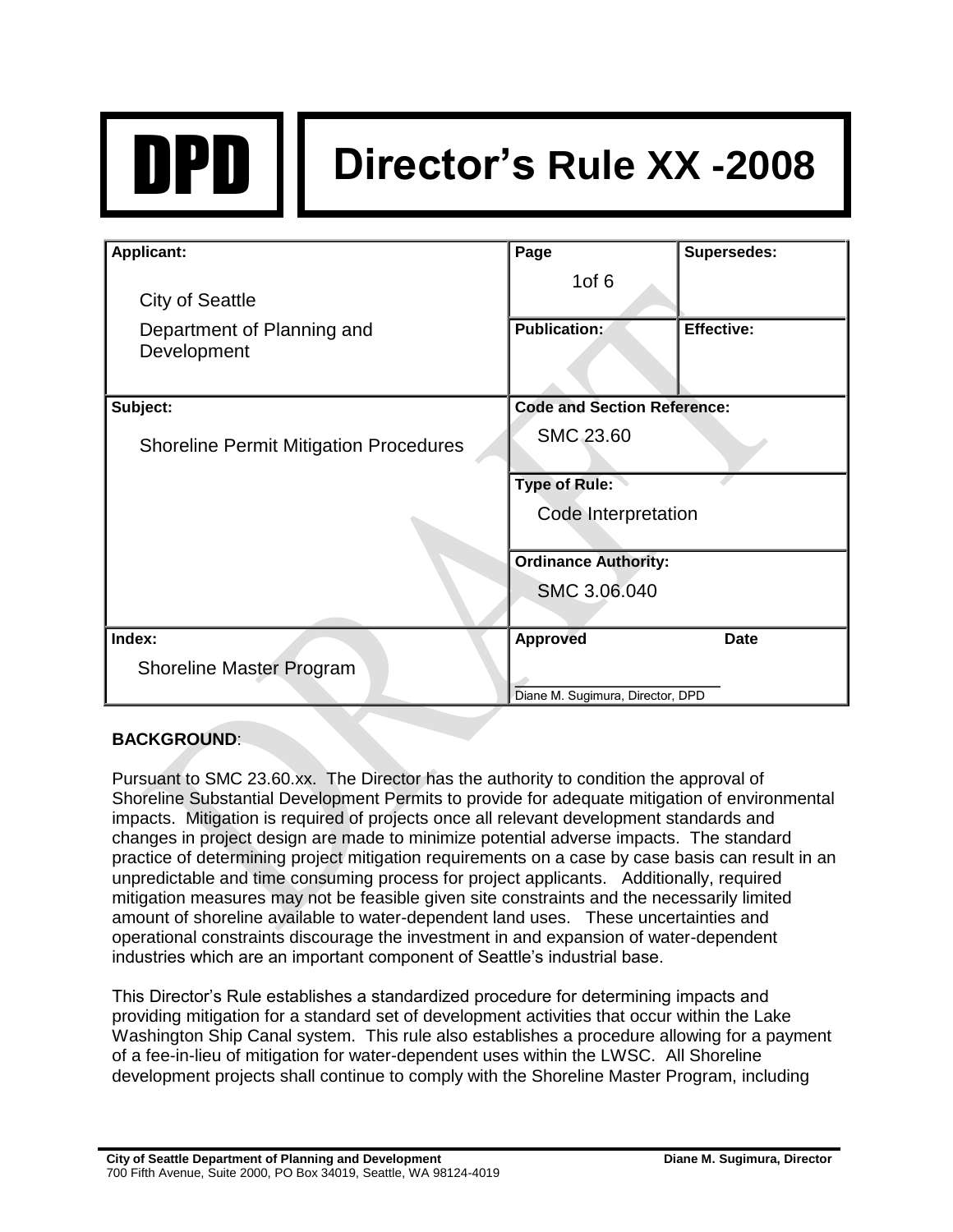development standards and the potential to condition project approval on changes in project design to minimize adverse environmental impact.

#### **Rule**

- 1. **Boundaries**: This Director's Rule applies to all shoreline development projects located on shorelines within the Lake Washington Ship Canal system (LWSC) as shown in Exhibit 1.
- 2. **Project Review**: All shoreline development projects within the LWSC boundaries shall comply with relevant development standards and review procedures for shoreline substantial development projects.
- 3. **Covered Development Activities**: This Director's Rule establishes a procedure to evaluate potential long-term impacts for a specific set of shoreline development activities. These impacts are:
	- 1. Increase in overwater coverage.
	- 2. Loss of shallow water.
	- 3. New shoreline armoring.
	- 4. Loss of shoreline vegetation.
	- 5. Changes in topography of submerged portions of shoreline parcels.
	- 6. Changes in substrate composition.

Other development activities not listed above are subject to review by planning staff and will be evaluated on a case by case basis. In addition, evaluation of short-term impacts related to construction activity or land use will continue to be reviewed on a case by case basis.

#### **4. Measuring impacts of development activity.**

All potential development impacts and mitigation activities will be quantified using 'habitat units' as a standard unit of measure. All decreases in baseline habitat units resulting from a shoreline development project shall be offset with a corresponding number of new habitat units resulting from a mitigation program approved by the Director or his/her designee.

The tables below contain an itemized list of development activities and corresponding habitat unit values. One table sets out habitat equivalencies for in water impacts and other sets out habitat equivalences for upland impacts. Habitat units in each table are equivalent to every other habitat unit in that table and are interchangeable across different types of development/mitigation activity and project location.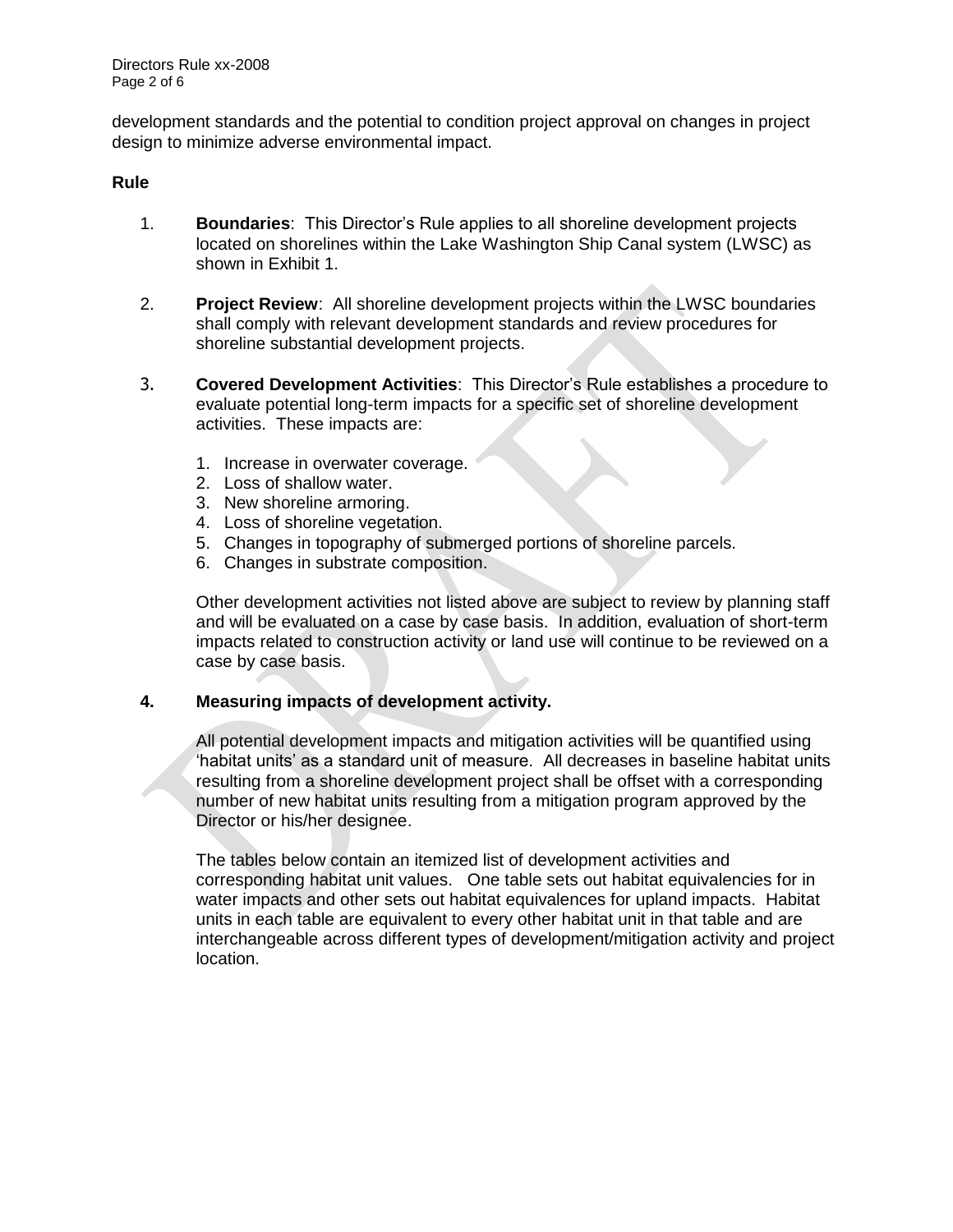| ю |  |  |
|---|--|--|
|---|--|--|

| <b>In-Water Development Activity/Impact</b>                      | <b>Habitat Unit</b> |
|------------------------------------------------------------------|---------------------|
|                                                                  | <b>Equivalency</b>  |
| Creation/Reduction in the amount of shallow water (up to 12 feet | 26 HU per SF        |
| in depth) present on submerged portion of subject property.      |                     |
|                                                                  |                     |
| Change in slope of submerged parcel area.                        |                     |
| Less than 2% slope                                               | 27 HU per SF        |
| Greater than 2 up to 4% slope                                    | 16 HU per SF        |
| <b>Overhead Cover</b>                                            |                     |
| None                                                             | 24 HU per SF        |
| <b>Grated Surface Area</b>                                       | 11 HU per SF        |
| Solid – less than 3 feet in width                                | 11 HU per SF        |
| <b>Substrate Composition</b>                                     |                     |
| Sand/Silt/Gravel                                                 | 26 HU per SF        |
| <b>Invasive Aquatic Macrophytes/submerged Debris</b>             |                     |
| Absent                                                           | 44 HU per SF        |
| <b>Moderately Dense</b>                                          | 14 HU per SF        |
|                                                                  |                     |
|                                                                  |                     |
|                                                                  |                     |
|                                                                  |                     |
| 2 Tahle                                                          |                     |

# **Table 2**

| <b>Upland Development Activity/Impact</b>       | <b>Habitat Unit</b> |
|-------------------------------------------------|---------------------|
|                                                 | <b>Equivalency</b>  |
|                                                 |                     |
| <b>Shoreline Condition</b>                      |                     |
| Natural/Unretained                              | 30 HU per LF        |
| Sloping Bulkhead                                | 20 HU per LF        |
| <b>Vertical Bulkhead</b>                        | 10 HU per LF        |
|                                                 |                     |
| <b>Riparian Vegetation</b>                      |                     |
| Grass                                           | 7 HU per LF         |
| <b>Shrubs</b>                                   | 15 HU per LF        |
| Native Vegetation 1-3 M tall within:            |                     |
|                                                 |                     |
| 0 to 10 feet of shoreline                       | 30 HU per LF        |
| 10 to 100 feet of shoreline                     | 30 HU per LF        |
|                                                 |                     |
| Native Vegetation greater than 3 M tall within: |                     |
| 0 to 10 feet of shoreline                       | 45 HU per LF        |
| 10 to 100 feet of shoreline                     | 70 HU per LF        |
|                                                 |                     |
|                                                 |                     |

# **5. Mitigation Ratios**

The number of habitat units necessary to mitigate shoreline development impacts varies depending on the type and location of development activity and proposed mitigation. The following ratios will be used to determine the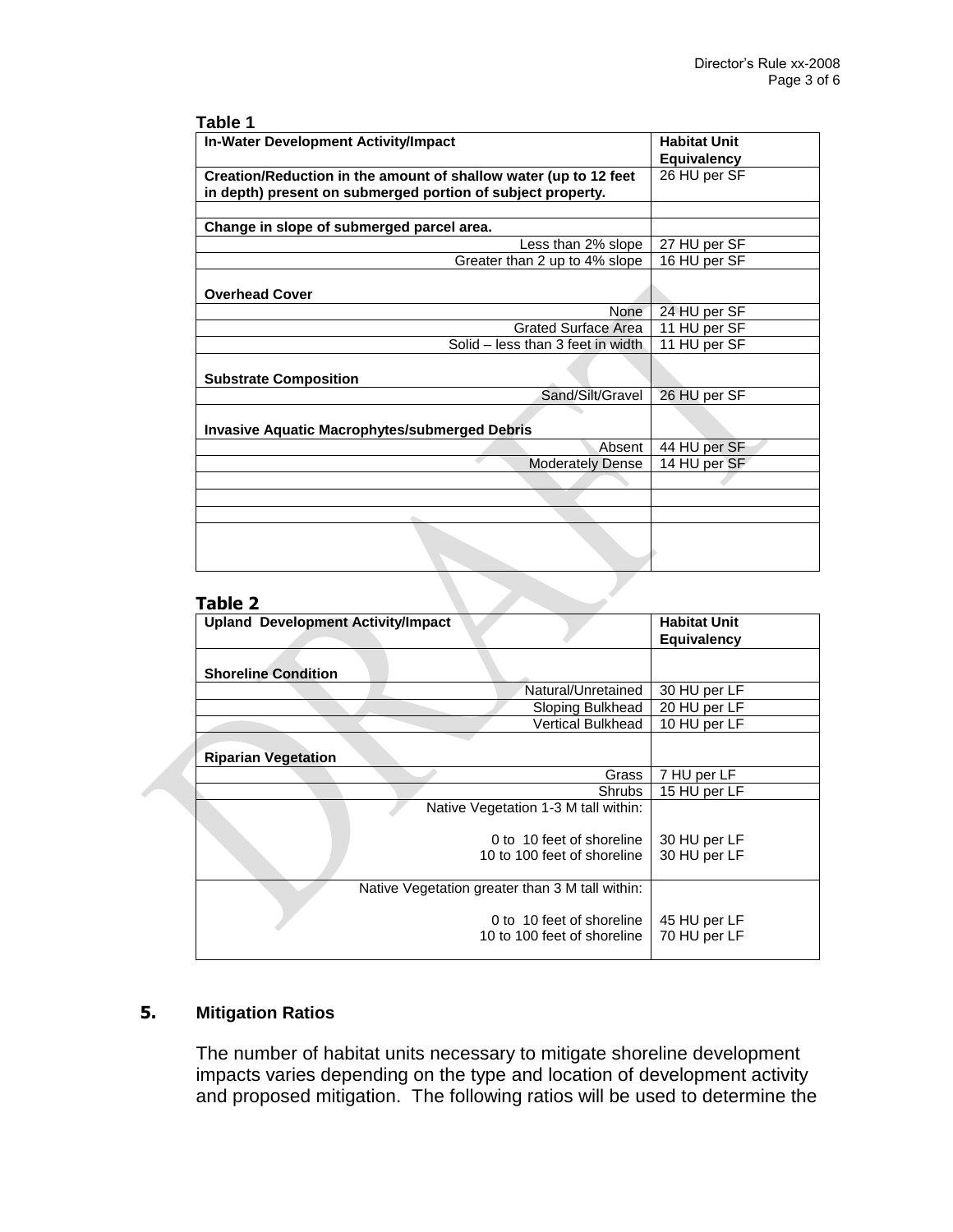number of mitigation habitat units necessary to offset the loss of habitat units created through development activity:

- a. Onsite/In-kind: When mitigation is provided at the same site as the subject development project and takes the same form as the specific activity generating a loss of habitat units, i.e. removing overhead cover as mitigation for new overhead cover, the ratio of habitat units created through mitigation to habitat units lost through development activity is 1:1.
- b. Onsite/Out-of-kind: When mitigation is provided at the site of impact, but takes a different form than the activity generating the impact, i.e. removal of submerged debris as mitigation for increased overhead coverage, the ratio habitat units created through mitigation to habitat units lost through development activity is 1.5:1.
- c. Offsite: When mitigation occurs at a site other than the site of impact, the ratio of habitat units created through mitigation to habitat units lost through development activity is 2:1.

# **6. Offsite Mitigation.**

Water-dependent industrial uses may choose to satisfy some or all of their mitigation requirements through payment of a fee-in-lieu of mitigation. Fees collected shall be used to fund shoreline restoration project within the LWSC and will produce a corresponding number of habitat units to offset project impacts. The Fee shall be equivalent to \$0.26 per habitat unit for activities identified in Table 1, above, and \$0.04 per habitat unit for activities identified in Table 2, above. Acceptance of a fee-in-lieu payment by DPD means the project applicant has satisfied mitigation requirements and the City is responsible for providing adequate mitigation.

# **7. Measurement.**

- a. Overwater Coverage: Overwater coverage is measured as the area of any floating or fixed structure.
- b. Substrate Composition: For purposes of mitigation, substrate amendment must be equivalent to 1 cubic foot of substrate material for each square foot of submerged parcel area.
- c. Shoreline Vegetation: Shoreline vegetation is measured in linear feet with credit given for vegetated area contiguous to the shoreline.
- d. Invasive Aquatic Macrophytes/Submerged Debris: For purposes of providing mitigation, debris removal is assumed to equal 2 cubic feet of debris for each square foot of submerged parcel area.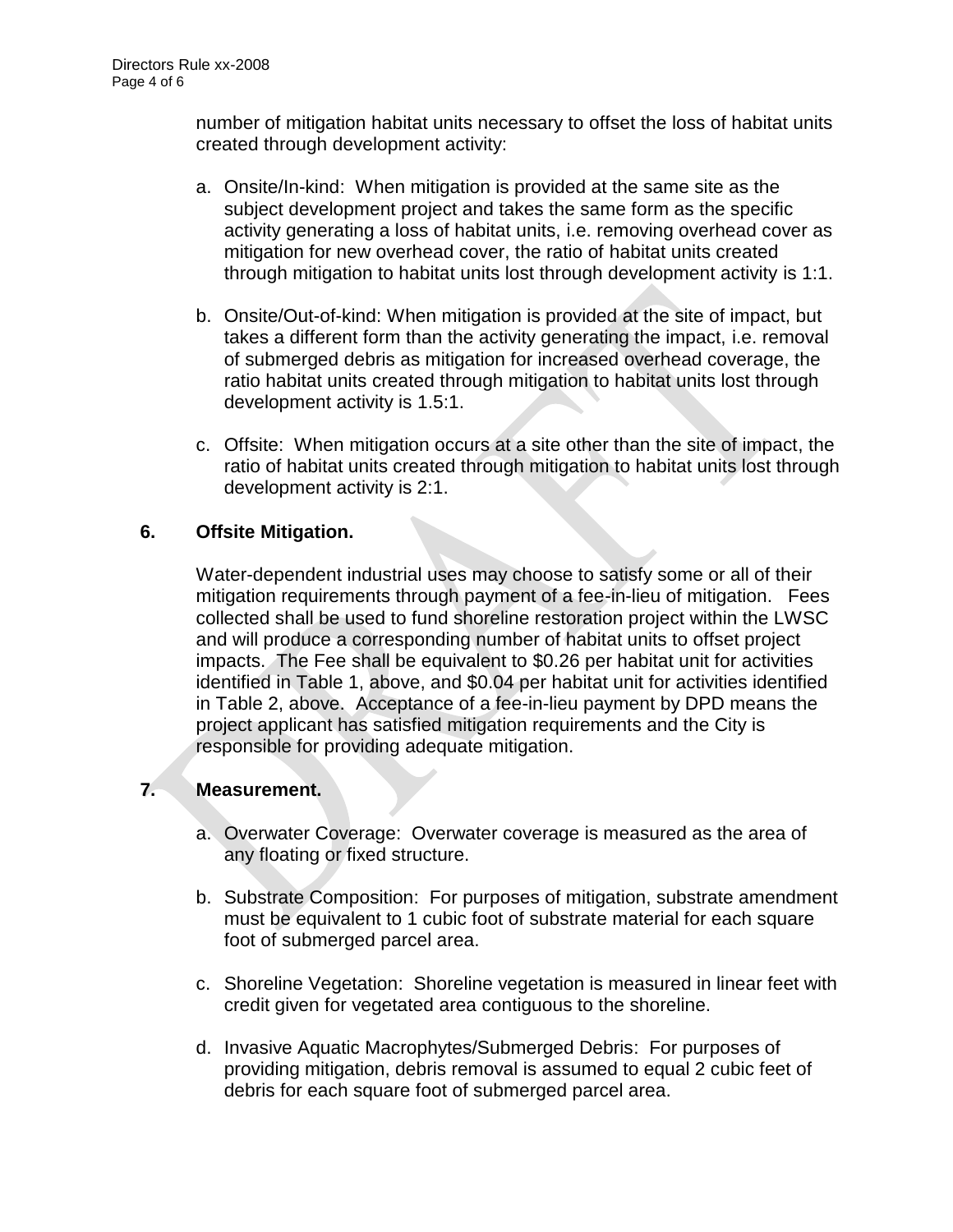e. Shallow Water: Shallow water must be contiguous to the shoreline. For mitigation purposes, a minimum of 100 SF must be created.

# **Reason**

This rule establishes a standard procedure to measure the severity of shoreline impacts and determine an equivalent level of mitigation that results in no net loss of shoreline ecological function. Standard practice is to determine project-specific mitigation through a case-by-case analysis of potential impacts. This approach results in a process that is unpredictable to applicants in terms of both timeliness and anticipation of the actual conditions of approval that will apply to their project. This rule establishes a standardized approach impact evaluation and determination of required mitigation that will result in a greater degree of consistency and efficiency in reviewing shoreline permit applications, ensuring that mitigation is based on current scientific evaluation of habitat needs, and to provide some degree of flexibility to water-dependent industrial uses located on shoreline within the Lake Washington Canal System.

## Subject Shorelines

All shoreline development projects located on the shorelines of the LWSC between the Hiram Chittenden Locks and the Montlake Cut are subject to the provisions of this rule. The equivalencies used to standardize measurement of impacts and mitigation is based on consideration of shared habitat functions of shorelines within LWSC. This system serves as a critical migratory corridor for juvenile Chinook and other species of salmon migrating from the Cedar River and Lake Sammamish water sheds. These shorelines share a common ecological function, a homogenous development pattern, and are affected similarly by development impacts.

#### Project Review

Application of this rule does not relieve project applicants of compliance with any applicable provision of the City's Shoreline Master Program or other regulations. All projects shall comply with relevant development standards and feasible design alternatives to reduce and minimize development impacts prior to evaluation of potential impacts pursuant to this rule. The purpose of this rule is to set out clear procedures for compliance with section 23.60.xx of the city's zoning code.

# Development Activity Addressed

The specific development activities that this rule addresses are those which occur with some frequency, can be clearly evaluated in terms of potential to effect ecological functioning of these shorelines, and result in long-term impacts. Short term impacts, such as those associated with construction activity, are not addressed by this rule.